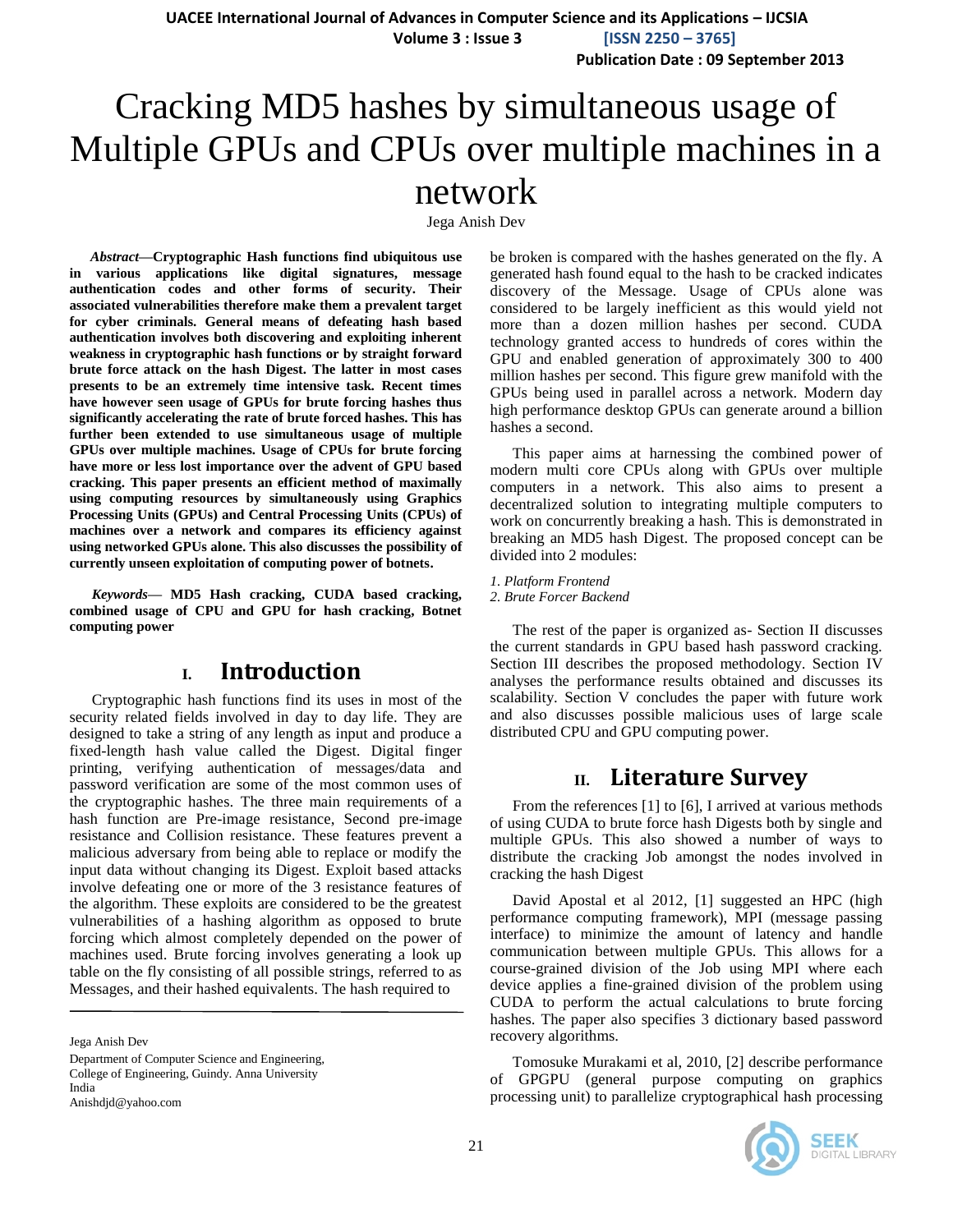of a password cracking tool, John the Ripper. The paper describes parallelizing the 3 modes supported by John The ripper, "Singe mode", "Word list mode" and "incremental mode". The paper specifically exemplifies cracking MD5 hashes

Anh-Duy Vu et al, 2011, [3] described a homogeneous parallel brute force cracking algorithm that performs all the works on the GPU side.

BarsWF, (*3*.14.by/en/md5), [4] is currently the most efficient and fastest MD5 hash brute forcer by [Svarichevsky](http://3.14.by/) Mikhail. It utilizes both the CPU and GPU in a machine to brute force a hash Digest. A modified version of this is used as the Brute Forcer Backend module.

Feng Wang et al, 2012, [5] explore constant memory in CUDA architecture and achieve 44.6% improvement by allocating constant memory to a padding array. It presents a highly scalable implementation of Brute Force Attack Algorithm of MD5 Crypt on Tianhe-1A.

Duc H. Nguyen et al, [6] discuss an approach using a cluster of modern multi-core graphic processing units (GPU Cluster) as computing devices for recovering lost passwords of MD5. The paper also discusses the rate of increase of hashes generated per second with addition of more GPU devices.

Adrew D. Zonenberg, [7] discusses distributed hash cracking system capable of running on all major platforms, using nVidia GPU acceleration where available. The cracker is modular and allows precompiled hash algorithms to be added with no modification to the existing application binaries, in order to add support for new algorithms or make use of hardware acceleration.

[8] States the number of computers constituting the largest botnets ever recorded.

[9] States the number of computers in an average botnet. This data is used to theorize the potential average computing power provided by a botnet.

# **III. Proposed Work**

This section presents the methodology proposed to setup a decentralized network of computer nodes whose combined computing powers of both CPUs and GPUs can be used for cracking a hash. From hence forth, all references to cracking a hash are implied to use both the CPU and GPU. All references to cracking a hash Digest by splitting up the work among several computers are called Jobs. A Job pool is referred to as the total number of hashes required to be tested before the hash Digest has been cracked.

# *A. Platform Frontend*

 The main aim of this platform is to provide a stable platform on which the combined computing powers of all participating machines can be pooled together and be made ready for simultaneous use. The outcome of this module is essentially a single program that can act at as both a client and a server in a network of available machines. It is deployed on machines that are required to be added to the computing pool. It can work as a client when a Job is initiated by another node. In this case, the program receives the hash Digest, the Minimum Key Length, Character Set used and its quota of the Job pool and then begins brute forcing the Digest according to the quota received. If the program works as a server, it first receives from the user: the hash Digest to be cracked, the minimum key length for the brute Forcer to start working on and the character set used in the brute force. It then distributes the Job pool among the available machines and also to itself. This system ensures the availability of nodes that are on the network and ranks them based on their processing power taking into consideration the combined strengths of their GPUs and CPUs. It splits the Job in such a way that the machines with greater computing power receive larger Job pools as compared to the machines of intermediate power. The ranking of a node is based on the total number of hashes it can generate per second. Once the Job has been deployed to the computing pool, each node brute forces the Digest as per the Job Split and individually attempts to find out the Message. On successful discovery of the Message, the computer that finds it informs other computers about the discovery and the brute forcing stops. It then sends the Message to the machine acting as the server and displays it to the user initiating the Job. The overall architecture is given in Fig. 1.



Fig. 1. Proposed Architecture

### *1)* **Network Sub Module**

 Multicast sockets are used instead of traditional sockets. These sockets so do not transmit messages on single channels to the recipient machines. Instead, they broadcast messages to all the computers in a particular "Multicast Group". All program instances share a common "Multicast Group" and therefore, all messages from the programs in a network reach every other instance of the program. This is to avoid user given details such as Server IP address and so on. The general aim is to make all nodes mutually aware of each other and to be able to automatically detect nodes spontaneously leaving/dropping from the network. This is achieved by usage of a repeatedly pulsing message dubbed "I'm here" and the usage of countdown timers. The "I'm here" message is continuously pulsed in a time period of one second by each and every node. The message consists of the sender's IP Address, Information detailing its hardware power and state of program, i.e. whether it is currently running a Job or not. Since this message is broadcasted, every node receives this message from every other node. Other instances of the program receive the message and finds out if it has previously received the

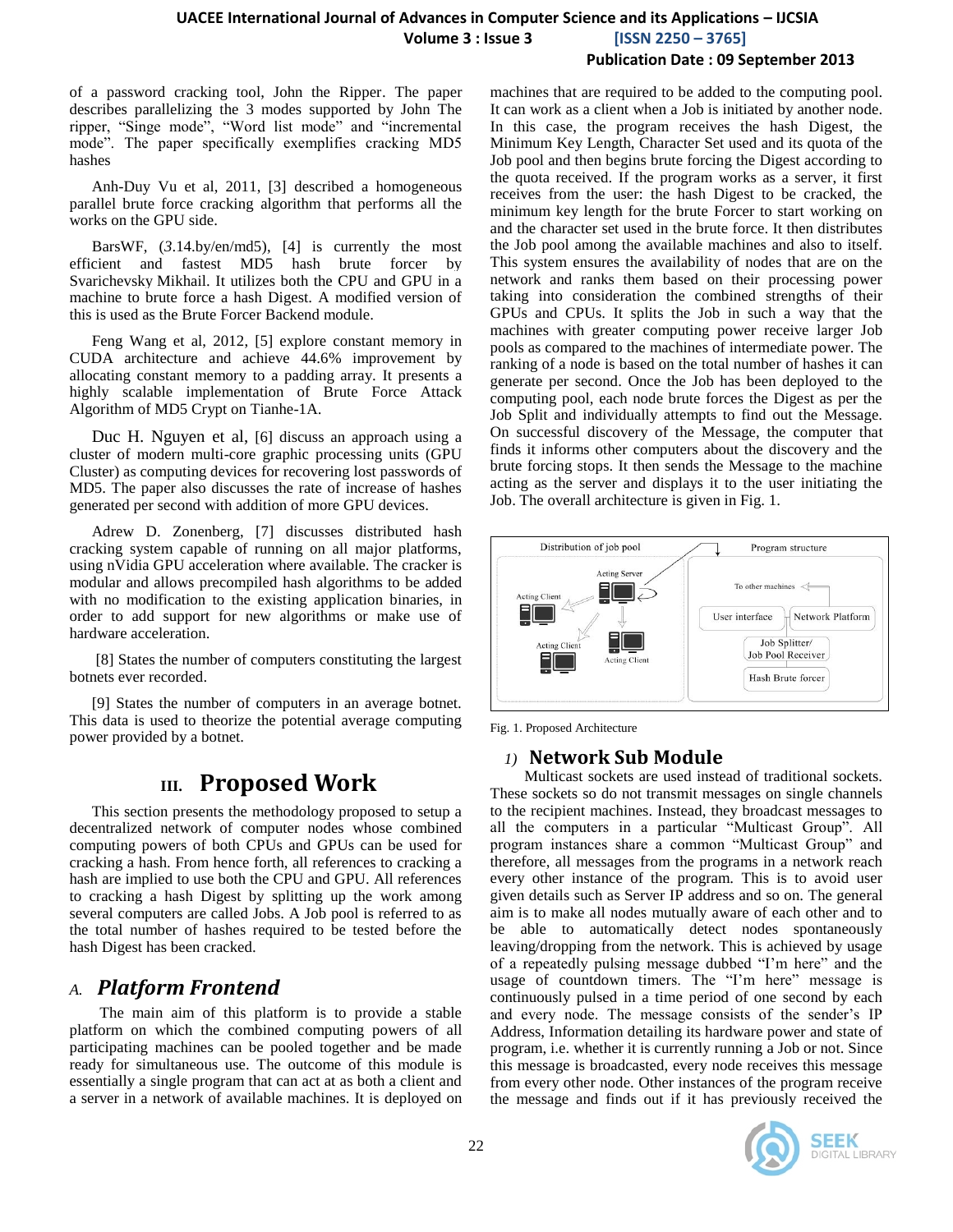message from the sender. In case of a new sender, the sender is registered as a new computing element and a countdown timer linked to that particular node is initialized. An appropriate time-out period, preferably of 2 seconds is set for this timer. Upon timeout, it is programmed to remove the computing node associated with it and the timer then disposes itself. In case of an already existing sender, the countdown timer associated with that particular sender is looked up and then reset. This system enables all nodes in a network to be simultaneously aware of the presence of every other node in the network. A figurative diagram is shown in figure 2 and 3



Figure 2: System keeping track of availability of nodes – Handling "I'm here message"



Figure 2: System keeping track of availability of nodes – Handling countdown Timers' Timeouts.

# *2)* **Job Splitter/Job Receiver**

As previously mentioned, a Job is referred to as the process of cracking a hash Digest. Since the Job is split among the available computing nodes, the split is required to be equally distributed among them taking into consideration the difference in their computing powers. The basic parameters in determining the Job size are the minimum Key Length of the brute Forcer and the Character Set used. Furthermore, the split is decided to be either a Static or a Dynamic split. A static split is when the maximum key length is specified. In this case, the total Job size is a definite quantity and the Job can be directly split among the available nodes. A dynamic split is when the maximum Key Length is not specified. In this case, a temporary maximum key length is assumed and the split is carried out as usual. When each node reaches the end of the quotas of their Jobs, they assume a new incremented maximum Key Length. They then compute the next quota of their Jobs and begin brute forcing again. Examples of both splits are given in Figure 3.



## *3)* **User Interface**

The User Interface of the program presents an integrated system for the user to be able to both prepare Jobs for processing or to view details on any other currently running Job requested by another computer. Parameters for a new Job can be altered before beginning Job processing. Once a Job is in progress, the state of that particular node is set to "Busy". This is to notify other nodes of its unavailability. These Nodes may have joined the network after a currently running Job has started processing. Nodes which may have joined after a Job has begun can start processing a separate Job amongst them.

## *4)* **Configuration File Editor**

The brute Forcer in each node has a configuration file from which it reads the parameters: Key length, Character Set and Character Index. The Character Index is a numeric field which one uses to specify the starting Key to the Brute Forcer. This is used by the Job Splitter to specify the range of the Job Size for each node to Brute Force.

### *5)* **Brute Forcer backend**

 As aforementioned, The Brute Forcer back end is a modified version of BarsWF [4]. The modification involves stopping the Job at the end of a specified range instead of auto incrementing the Key Length.

The Brute Forcer is executed by the Platform Frontend upon reception of Job details and the Job split for the particular Node. It then reads the configuration file as written

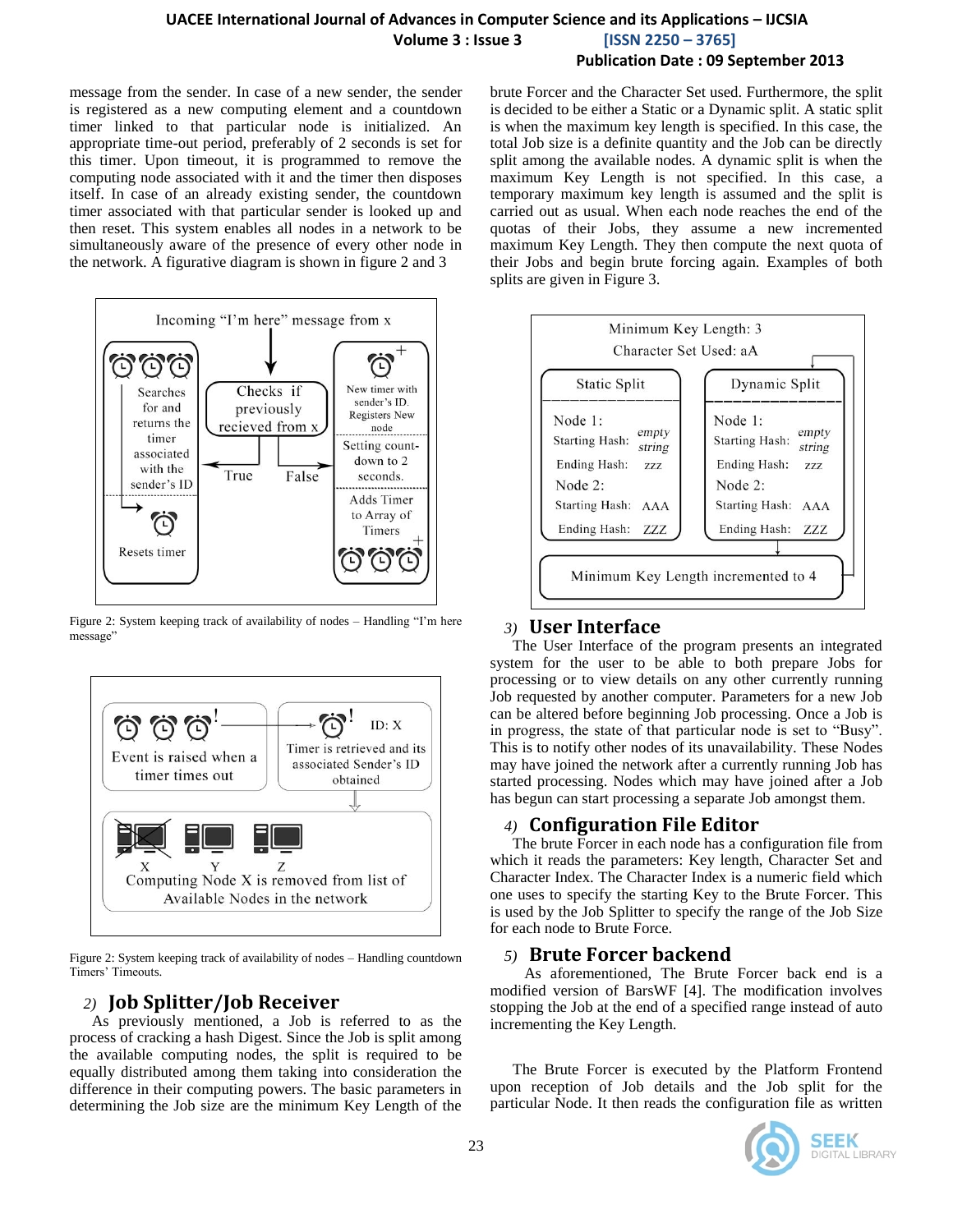by the Platform Frontend, taking in details of the starting Character Key Index, Minimum Key Length and Character Set used. If the split is static, the process goes on till either the key is found or the quota of Job assigned to the node is complete. In case of dynamic split, the Job process goes on perpetually until the Message is found or until the Job is cancelled. A diagrammatic representation of interaction between the Frontend and the Brute Forcer back end is shown in Figure 4.



Figure 4. Interaction of Platform Frontend and Brute Forcer Backend

Once the Message is found, the Backend reports the Message to the Frontend which forwards it to the Acting Server. All Brute Forcers in other machines are ceased by their respective Frontends upon discovery of the Message.

# **IV. Results**

Initially, the user has to deploy the program on networked computers. Once running, the program automatically detects all other machines running the program and registers all active Nodes. In case of a Node's resignation from the network, every other Node becomes immediately aware of the drop out and removes the computer from its list of available computers.

The user can use any one of the computers to specify Job details and its associated parameters. The user's computer becomes the Acting Server and distributes the Job details along with the Job split to each of the available computers in the network including itself. Computers with greater computing power are given a larger Job Split. The process goes on until the Message is discovered by a Node or until the user cancels the Process.

Tests conducted on a single machine using BarsWF yielded hash generation rates shown in Table 1. Specifications of a Test Machine used are shown in Table 2.

When networked with 2 computers of same specification, the total hash generation rate, as expected, was found to be approximately twice times the rate obtained on a single machine.

Most importantly, simultaneous usage of multiple CPUs combined with GPUs over multiple machines in a network was found to generate 20.79% more hashes than when tested by conventional use of networked GPUs alone.

| <b>TABLE I: TEST COMPUTER SPECIFICATIONS</b> |                                                                                                                  |  |
|----------------------------------------------|------------------------------------------------------------------------------------------------------------------|--|
| <b>Specification</b>                         | <b>Detail</b>                                                                                                    |  |
| Processor                                    | Intel $I7-2600K$<br>@ 3.3 GHz<br>4 Cores<br>8 logical processors                                                 |  |
| <b>GPU</b>                                   | NVIDIA GTX 550 TI<br>CUDA Cores: 192<br>1024MB GDDR5<br>Graphics Clock (MHz): 900<br>Processor Clock (MHz): 1800 |  |
| RAM                                          | 8 GB DDR3                                                                                                        |  |
| Operating<br>System                          | Microsoft Windows 7 Professional                                                                                 |  |

#### TABLE II: DETAILED SINGLE MACHINE PERFORMANCE

| Computing<br><b>Device</b> | Hashes Generated (in Million hashes/Second) |
|----------------------------|---------------------------------------------|
| CPU0:                      | 38.82                                       |
| CPU1:                      | 37.58                                       |
| CPI12:                     | 38.01                                       |
| CPU3:                      | 38.24                                       |
| CPI14:                     | 38.11                                       |
| CPIJ5:                     | 38.43                                       |
| CPIJ6:                     | 38.28                                       |
| CPIJ:                      | 38.03                                       |
| <b>CPU</b> Total:          | 305.50                                      |
| <b>GPU</b>                 | 1163.16                                     |
| Combined<br>Total:         | 1468.66                                     |



Graph 1: Overall Hash Rate Generation using 2 Test Machines